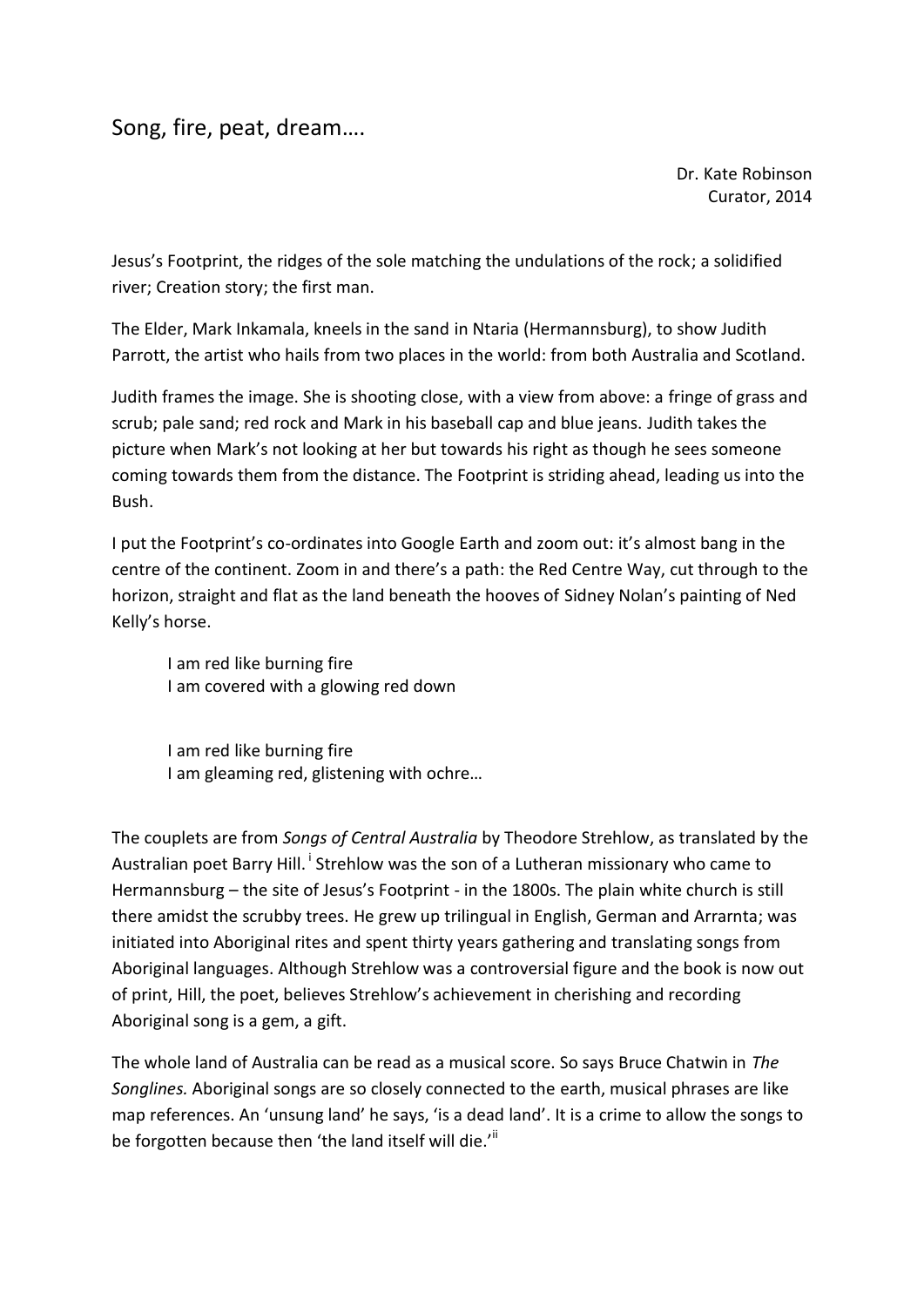Judith is singing the land, both of Aboriginal Australia and of Gaelic-speaking Scotland. She is in harmony here with other contemporary Australian artists who use mapping and music. Julie Gough, for example, looks at unresolved histories often filming outdoors, the land integral to her work.<sup>iii</sup> Michaela Davies, who recently performed to acclaim in Scotland, employs music to rock our sense of agency and limits of control.<sup>iv</sup>

Like Aboriginal song couplets, Judith's works are arranged in pairs though rather than stretching across a continent they span tectonic plates. An Australian image nestles next to a Scottish one. Mark Inkamala kneeling beside the Footprint is juxtaposed with Canon Angus MacQueen in his Barra kitchen greeting his white cat. The compassionate face of the healer Mary Therese Mulladad surrounded by purple-painted Serpents and orange mandorlas in skeins of silk is adjacent to Flora Macdonald, focussed and intent on her spinning.

During the Alcheringa, the Dreaming Time, the Aboriginal Ancestors sang the world into existence. Every rock and creek and hill and tree was born from song. I can imagine Lewis on the Isle of Lewis, in Judith's image, singing the seaweed into shape as he casts it into the net.

Alexander Carmichael, a Greenock Customs and Excise Officer, spent much of his life collecting Gaelic lore, hymns and incantations to cast them into his own net, his well-kennt book, *Carmina Gadelica*. His aim was to capture the 'genii of the Highlands… before the spirit of modernism' swept them away.<sup>V</sup> He believed this subject - the *chi*, the essence, the soul of a place - should be investigated and compared with other lands; this is a baton with which Judith has run.

Of the Highlands, Carmichael wrote:

'Religion, pagan or Christian, or both combined, permeated everything – blending and shading into one another like the iridescent colours of the rainbow. The people were sympathetic and synthetic, unable to see and careless to know where the secular began and the religious ended...'<sup>v</sup>

Like Theodore Strehlow, Carmichael has had his detractors. Still, his book is a labour and a testament born of his love and respect for Gaelic tradition and language. He completed the first volume in 1899, incidentally the same year Freud, in Vienna, completed *The Interpretation of Dreams.* 

Dreams and visions are embedded in Gaelic tradition. Dwelly's Scots/Gaelic Dictionary lists pages of Gaelic words for dream: *aisling, bruadair, dreang, fis, sealladh…* Similarly, it records many words for vision: *léisinn, radharc, dailgneachd, taibhse…*The gift of second sight is prized.

In *The Songlines*, Bruce Chatwin accompanies a Russian man surveying the locale of a proposed railway line from Alice to Darwin. The Russian's job is to identify the 'traditional